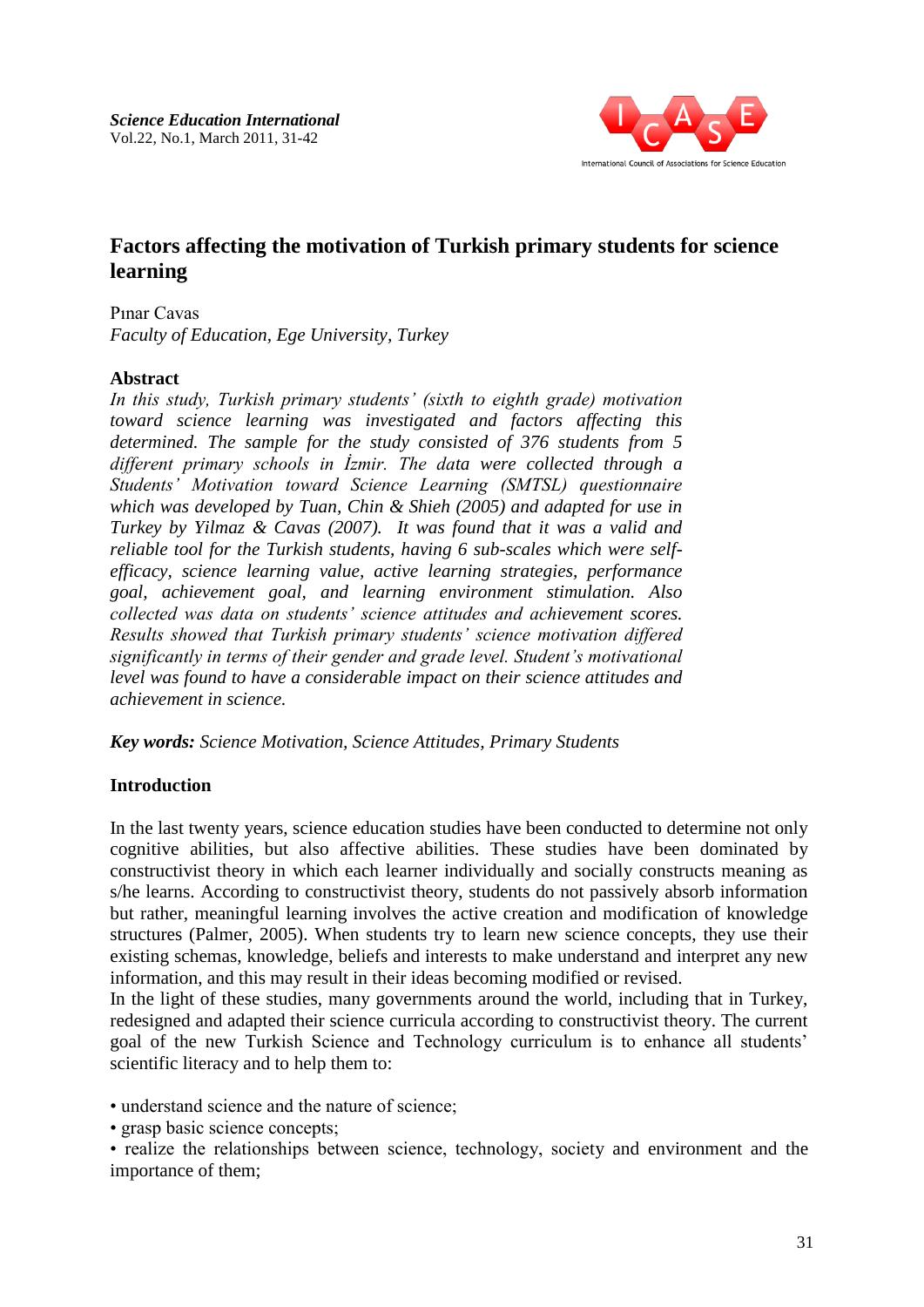- gain scientific attitudes and values; and
- willingly continue their science studies both at school and out of school.

Therefore, it is very important to focus on the effect of the affective components in science education research (Yilmaz & Cavas, 2007). One of these components is motivation as students' motivation plays a crucial role in science learning, such as the conceptual change process, critical thinking process and scientific process skills (Duit & Treagust, 1998; Lee, 1989; Lee & Brophy, 1996; Pintrich et al., 1993; Strike & Posner, 1983; 1992; West & Pines, 1983; cited in Tuan, Chin & Sheh, 2005).

#### **Motivation in Education**

Motivation attempts to give some guidance in understanding an individuals' behavior and the effort applied in different activities. Although many definitions are used in the literature to explain the concept of motivation, this concept is generally defined as the internal state, or condition, that serves to activate, direct and sustain behavior (Brophy, 1998; Glynn & Kleinginna, & Kleinginna, 1981; Koballa, 2006; Palmer, 2005). According to Brophy (1998), motivation to learn is "a student tendency to find academic activities meaningful and worthwhile and to try to derive the intended academic benefits from them" (p. 205-206). From the educational perspective, Palmer (2005) states that motivation can be applied to any process that activates and maintains learning behavior. Recent motivation studies have shifted from being carried out from a behaviorist perspective that emphasizes the influence of environmental factors like rewards and punishment towards a social cognitive view that focuses the importance of students' beliefs about themselves and their learning environment (Palmer, 2005, Weiner, 1990).

Students' motivation in learning science is defined as "students' active engagement in science-related tasks for achieving a better understanding of science" (Lee and Brophy, 1996). Motivation to learn science promotes student construction of their conceptual understanding of science. Motivation is a vital educational variable promoting both new learning and performance of previously learned skills, strategies and behaviors (Barlia, 1999). If students perceive the value of learning tasks, they will actively participate in these tasks to construct a meaningful understanding of a new science concept based on their existing knowledge. Von Glasersfeld (1998) noted that the students' learning goal is also important for construction of their science knowledge, based on learning value and learning strategies (Tuan, Chin & Shieh, 2005).

Many studies have been conducted on students' motivation to learn and these studies showed that there are many factors related to motivation. Besides intrinsic and extrinsic aspects, factors include self-perceptions of ability, effort, task value, self-efficacy, test anxiety, selfregulated learning, task orientation and learning strategies (Brophy, 1998; Garcia 1995, Garcia & Pintrich, 1995; Nolen & Haladyna, 1989; Pintrich & Schunk, 1996). Tuan, Chin & Sheh, (2005) integrated constructivist learning and motivation theories and found five important factors for motivation in science learning motivation. These were: students' selfefficacy, science learning value (or task values), students' learning strategies, the individual's learning goal, and the learning environment.

In the literature, there have been a number of studies relating individual factors affecting students motivation in science such as home life, parental influence, and peer pressure (Martin, 2002; Singh et al., 2002). These individual factors are a great challenge for teachers since none of these can be easily influenced by the teacher. Other factors which are under the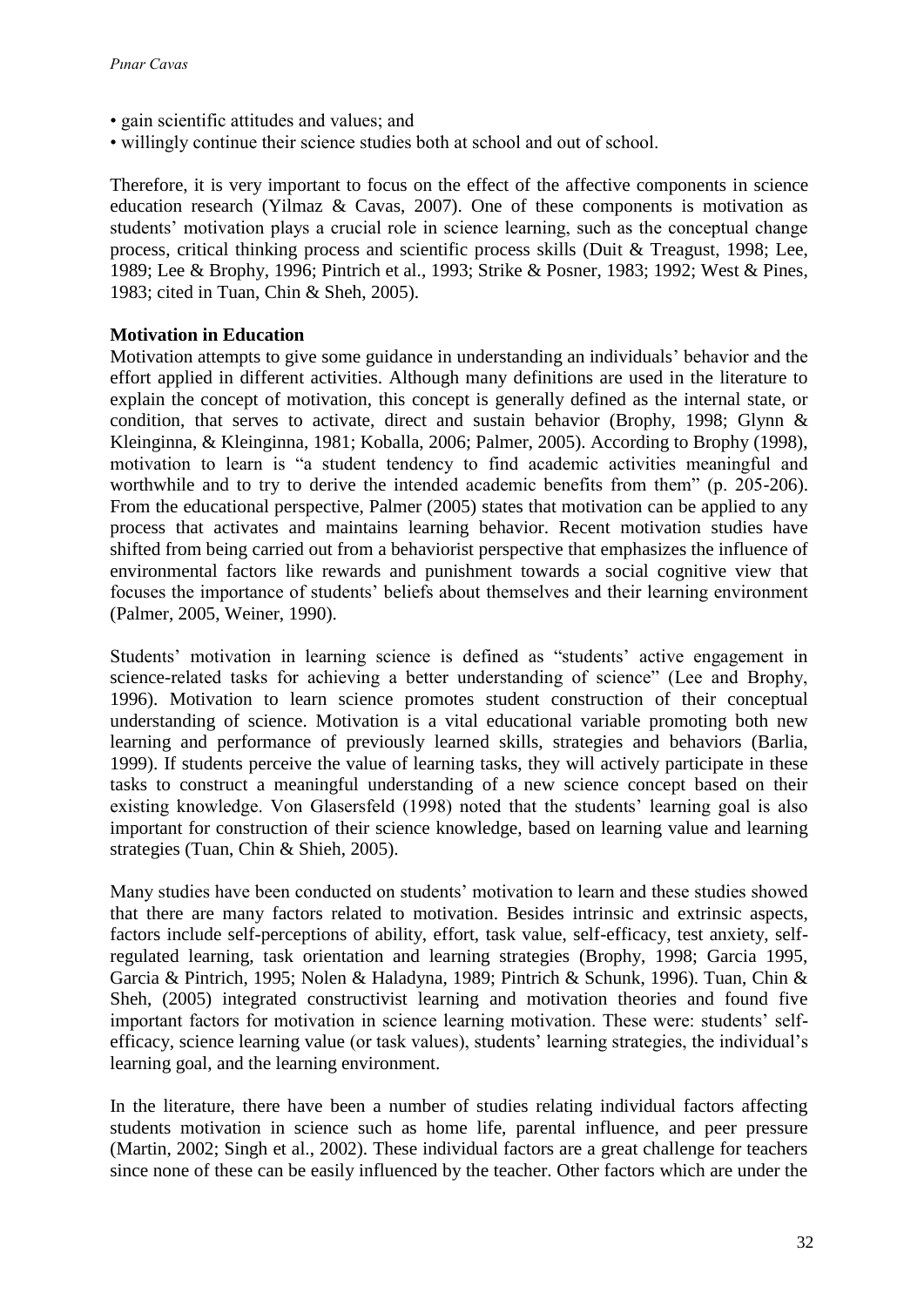teacher's control include classroom atmosphere, school environment, teaching style, and relevance of the subject matter (Ames, 1992; Evans, 2004; Swanson, 1995).

Some researchers have conducted case studies to explore eighth-grade and ninth-grade students' motivation in science learning in order to confirm the motivation domains (Tuan & Chin, 1999; 2000; Wu & Tuan, 2000). These studies concluded that students' motivation toward science learning was related to themselves, the teacher's performance and the abstractness and relevance of science content related to their daily lives. Results obtained from students' responses showed that their goals for learning science were both extrinsic (e.g. competition, getting award from teachers) and intrinsic (e.g. satisfying with their own curiosity). These results were coherent with Brophy (1998)'s study on performance goal and achievement goal. Yaman and Dede (2007) investigated Turkish primary school students' motivation towards science with respect to gender, grade level and courses liked by student. They found that there was a significant difference in students' motivation levels toward science learning in terms of these factors Akbas and Kaan (2007) examined high school students motivation and anxiety for Chemistry course and indicated that motivation and anxiety were significant predictors of chemistry achievement.

## **Science Education in Turkey**

The Turkish education system falls under the supervision of the Ministry of National Education (MoNE) and it has strong autonomy, power and responsibility for coordinating state, private, and voluntary organizations; developing policy; planning curriculum; building schools; and providing educational materials. In terms of levels of formal education, Turkish basic education encompasses pre-primary (ages 3 to 5), primary education (ages 6 to 14 and grades 1 to 8) and secondary education (general schools and vocational & technical schools, age 14–17). Primary education is compulsory for all citizens and is provided free of charge in state schools. MoNE has the overall responsibility for preschool, primary, and secondary education. The responsibility of higher education is under the Higher Education Council and higher education includes universities and institutes.

Many national studies and also major international studies, like TIMSS (1993) and PISA (2003; 2006), pointed tot there being a big problem in science education in Turkey. Turkish students' performance in science is very low; when compared to other countries, their performance is below the international average. Such international and national indicators forced the Turkish MoNE to instigate a major curricular change at both elementary and secondary level (Babadogan & Olkun, 2005). In the last decade, the Turkish National Science Curriculum has been revised and renewed twice in line with the constructivist movement in education. With a new and revised science curriculum in 2000, a more student centered approach was implemented. In 2004, the science curriculum was renamed as the Science and Technology Curriculum and revised based on suggestions from all sections of the educational community including science teachers, and administrators (MoNE, 2004). In the new curriculum, more importance was given to scientific & technological literacy and it was emphasized that science and technology literacy does not only consist in knowing scientific principles and theories, but also included acquiring knowledge on the nature of scientific thinking and processes, on scientific values, the general nature of science and technology, and science-technology-society interactions (TUBA, 2005).

Although many improvement attempts have been made in science curriculum, Turkish Science & Technology education still have some problems. The most important problems are: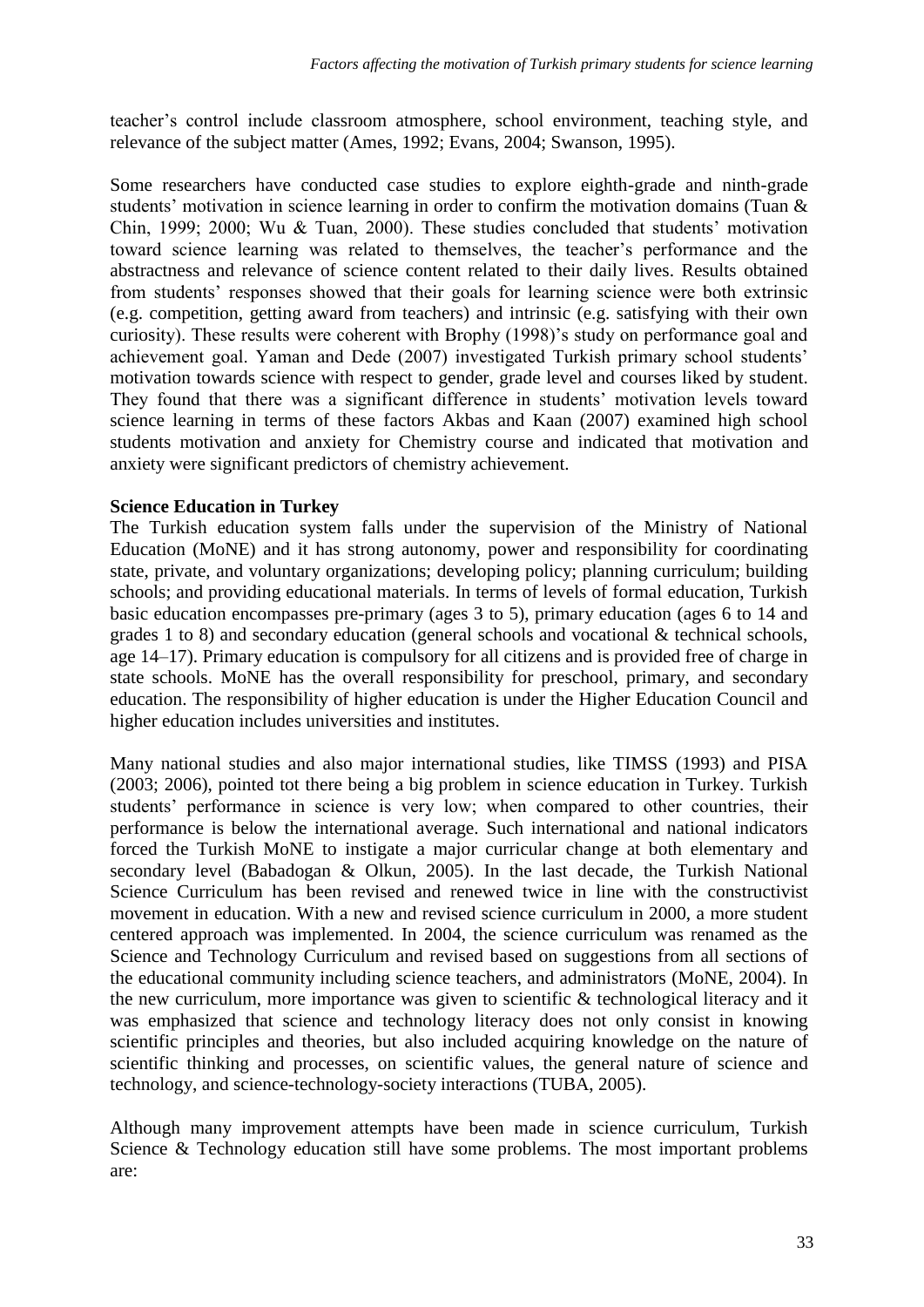• intensive curriculum,

• insufficient time allocation for science education, students in a passive position (only listening and writing),

- teachers in active position (writing on the board and teaching in a classical way),
- traditional assessment methods,
- insufficient usage of science laboratories (Esme, 2004; cited in Ozden, 2007).

## **Problem of the Study**

Motivation in science learning and positive science attitudes are believed to be vital parts of developing a lifelong interest in science and for developing students' scientific literacy level. Researchers believe that motivation and attitude are fundamental variables for improving students learning and conceptual understanding (Francis & Greer, 1999; George, 2006; Osborne, 2003; Skallingsber, 2003; Tuan, Chin & Shieh, 2005; Wiseman & Hunt, 2001). In the literature, many studies related to motivation have been conducted generally on revealing the characteristics of students' motivation in science classes (Lee, 1997; Lee & Brophy, 1996; Hwong & Tuan, 2001; Wu & Tuan, 2001) and explaining the correlations between science knowledge and motivation (Stephans & McCormack, 1985; Schoon & Boone, 1998; Wenner, 1993 cited in Tuan, Chin & Tsai, 2003). However, few studies have been conducted to investigate the factors affecting student motivation in science learning. In this sense, the main aim of the present study is to examine primary students' motivation in science learning, attitudes toward science and which variables (gender and grade level) affect these selected variables.

## **Methodology**

#### **Sample**

The sample for this study was 376 primary students from 6 state schools in Izmir. Among the participants, 182 of them were sixth grade, 125 of them were seventh grade and 69 of them were eight grade. The sample included 188 females and 188 males. The frequencies of the sample can be seen in Table 1.

| Grade        | Gender | <b>Number</b> | $\frac{0}{0}$ |  |
|--------------|--------|---------------|---------------|--|
|              | Female | 87            | 23            |  |
| 6            | Male   | 95            | 25            |  |
|              | Total  | 182           | 48            |  |
|              | Female | 69            | 18            |  |
| 7            | Male   | 56            | 15            |  |
|              | Total  | 125           | 33            |  |
|              | Female | 32            | 8             |  |
| 8            | Male   | 37            | 10            |  |
|              | Total  | 69            | 18            |  |
| <b>Total</b> | Female | 188           | 50            |  |
|              | Male   | 188           | 50            |  |
|              | Total  | 376           | 100           |  |

**Table 1.** The Population and gender balance of the student Sample

#### **Instruments**

In this study, the Students' Motivation toward Science Learning (SMTSL) questionnaire was used as the main instrument. The SMSTL questionnaire was developed by Tuan, Chin & Shieh (2005) to identify science learning motivation of primary students and consisted of 33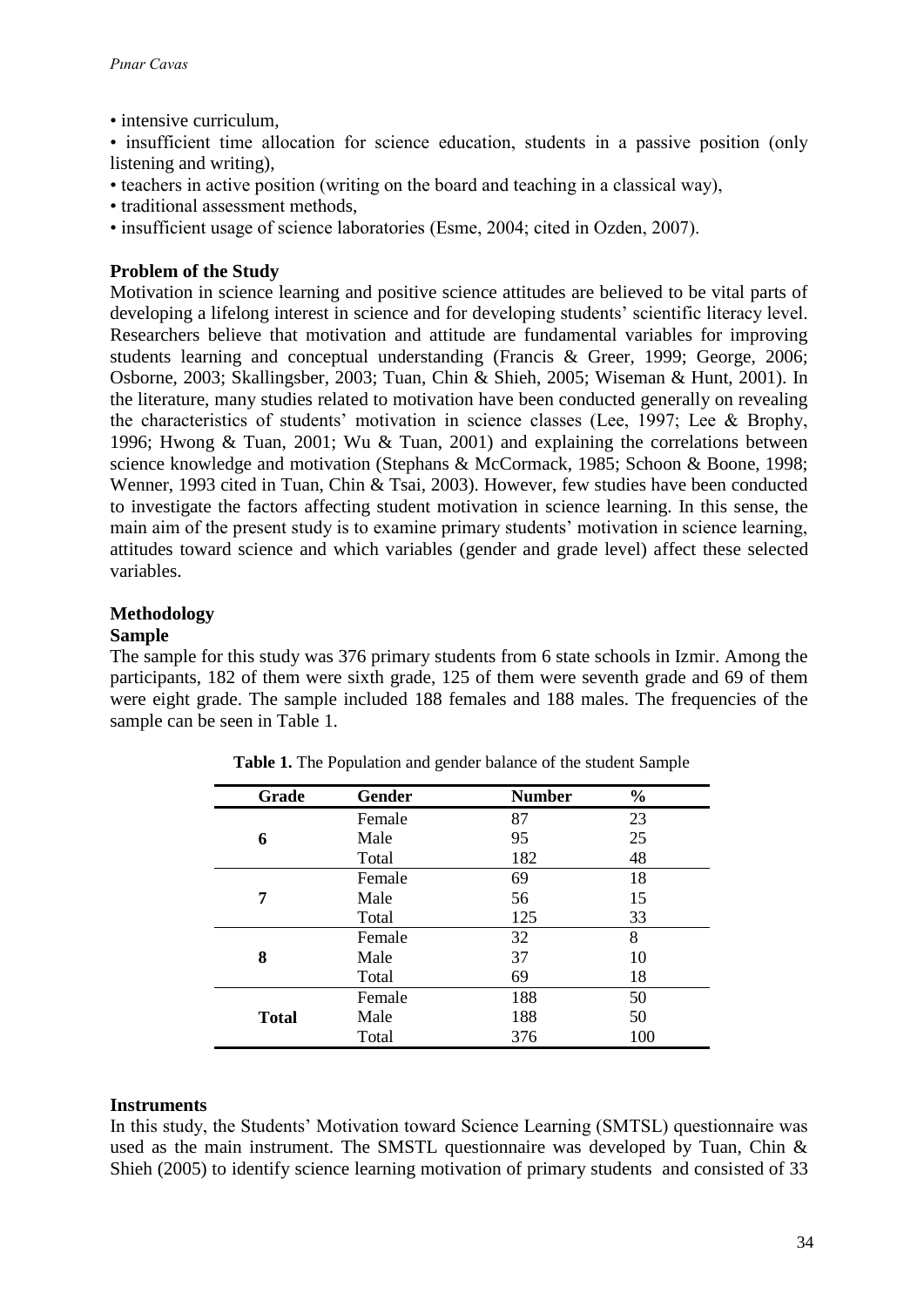items in a five-point Likert-type scale It included 6 scales: self-efficacy (SE) (7 items), science learning value (SLV) (8 items), active learning strategies (ALS) (5 items), performance goal (PG) (4 items), achievement goal (AG) (5 items), and learning environment stimulation (LES) (6 items) scales. The SE scale was related to students' beliefs about their own ability to perform well in science learning tasks; the ALS scale reacted to students' active participation in using a variety of strategies to construct new knowledge based on their previous understanding. The SLV scale was seen as very important in determining students' motivation to learn science since this scale consists of crucial values aspects such as acquiring problem-solving competency, experiencing inquiry activities, stimulating their own thinking and finding the relevance of science in daily life. The scale PG was related to students' competition with other students in the classroom and their desire to get attention from the teacher. The AG scale was about students' satisfaction as they increased their competence and achievement during science learning. The LES scale included learning environment factors affected students' motivation in science learning like curriculum, teachers' teaching and pupil interaction.

The SMTSL was translated into Turkish by Yilmaz & Cavas (2007) and determined to be a valid and reliable tool for Turkish students. In order to confirm the original factor structure of the instrument, a principal component analysis with Equamax rotation was performed. The results of the factor analysis indicated that the factorial structure of SMTSL was the same as that observed by Tuan Chin and Shieh. Two items (items 15 and 21) were deleted from the Turkish instrument because factor loadings were lower than 0.3 so that the final Turkish version consisted of 33 items, in 6 scales. The reliability of the whole instrument and the scales was as shown at Table 2.

| <b>Variable</b>                        | <b>Number of Item</b> | <b>Cronbach Alpha</b> |  |  |  |  |
|----------------------------------------|-----------------------|-----------------------|--|--|--|--|
| Self-efficacy (SE)                     |                       | 0.71                  |  |  |  |  |
| Science learning value (SLV)           |                       | 0.74                  |  |  |  |  |
| Active learning strategies (ALS)       |                       | 0.85                  |  |  |  |  |
| Performance goal (PG)                  | 3                     | 0.54                  |  |  |  |  |
| Achievement goal (AG)                  |                       | 0.77                  |  |  |  |  |
| Learning environment stimulation (LES) | 6                     | 0.77                  |  |  |  |  |
| <b>SMTSL</b>                           | 33                    | 0.87                  |  |  |  |  |

**Table 2.** Cronbach alpha coefficients of the SMTSL and scales

As it can be seen from Table 2, The Cronbach alpha reliability coefficient for the whole instrument was 0.87 ranging from 0.54 to 0.85 for the scales.

Another instrument used in this study was the "Science Attitude Scale (SAS)" developed by Geban, Ertepınar, Yılmaz, Atlan & Şahpaz (1994). This scale aimed to investigate primary students' attitudes toward science. SAS included 15 items for which the reliability was found to be 0.83. Also students' science achievement mean scores were obtained from their schools.

## **Results**

In this study, descriptive statistic analysis, t-test, ANOVA and Pearson correlation were used to analyze data. A descriptive analysis indicated that primary students have a high motivation to learn science  $(X=3.90; SD=0.51)$  and positive attitudes toward science  $(X=3.89;$ SD=0.69). In order to find out whether there was a significant difference between female and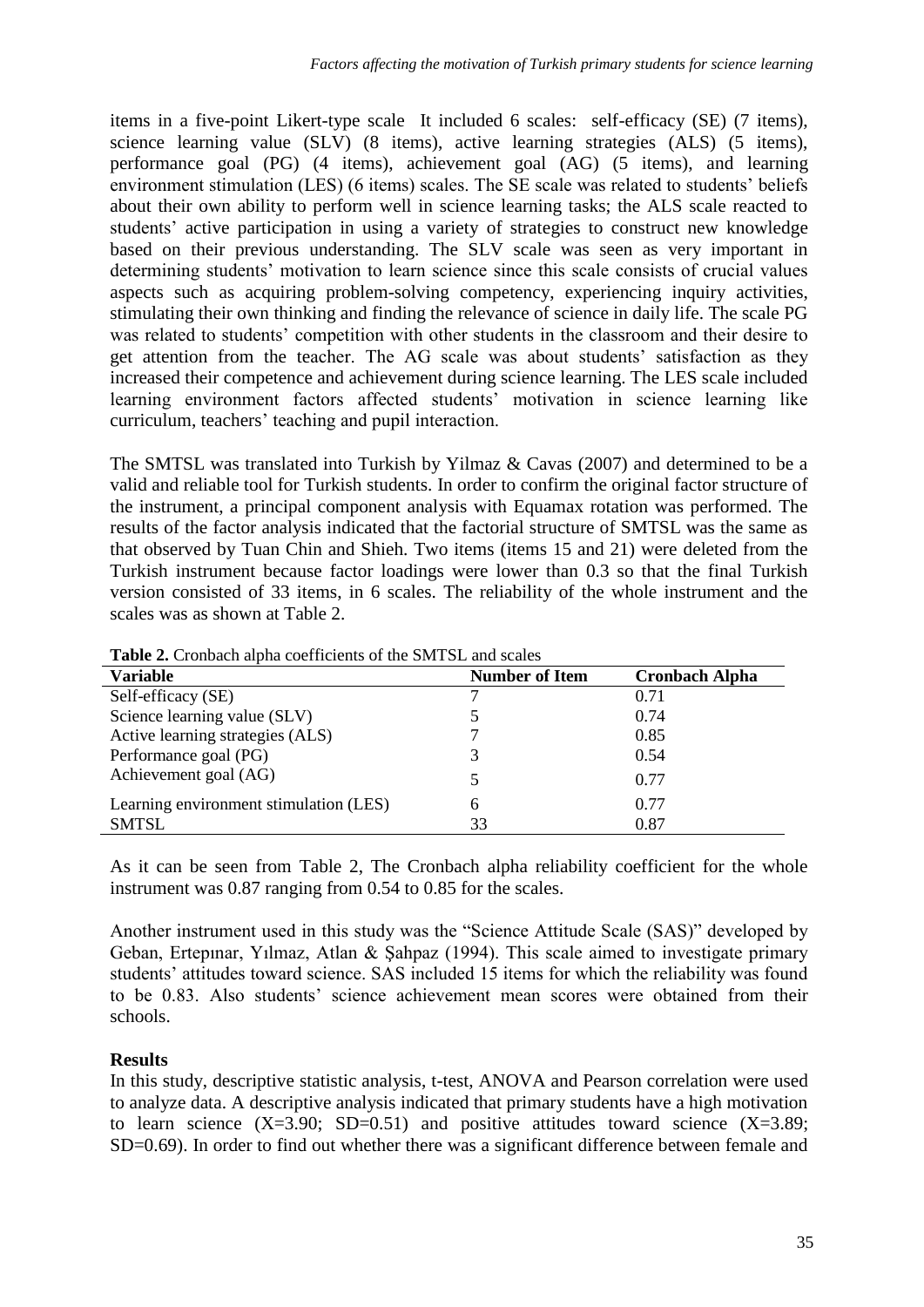male mean scores of the selected variables, independent t-tests were carried out. The results are shown in Table 3.

| <b>Variables</b>    | <b>Groups</b>  | N   | M    | sd   | p       |
|---------------------|----------------|-----|------|------|---------|
| <b>SE</b>           | Females        | 188 | 3.34 | 0.77 | .255    |
|                     | Males          | 188 | 3.25 | 0.73 |         |
| <b>SLV</b>          | Females        | 188 | 4.07 | 0.63 | $.007*$ |
|                     | Males          | 188 | 3.86 | 0.80 |         |
| <b>ALS</b>          | <b>Females</b> | 188 | 4.19 | 0.72 | .126    |
|                     | Males          | 188 | 4.02 | 0.79 |         |
| PG                  | Females        | 188 | 3.04 | 1.02 | .537    |
|                     | Males          | 188 | 2.98 | 0.98 |         |
| AG                  | Females        | 188 | 4.04 | 0.71 | $.014*$ |
|                     | Males          | 188 | 3.85 | 0.78 |         |
|                     | Females        | 188 | 4.45 | 0.92 | .069    |
| <b>LES</b>          | Males          | 188 | 4.27 | 0.99 |         |
| <b>SMTSL</b>        | Females        | 188 | 3.97 | 0.49 | $.006*$ |
|                     | Males          | 188 | 3.83 | 0.51 |         |
| Science Attitudes   | Females        | 188 | 3.91 | 0.67 | .181    |
|                     | Males          | 188 | 3.89 | 0.71 |         |
| Science Achievement | Females        | 188 | 3.71 | 1.08 | .777    |
|                     | Males          | 188 | 3.55 | 1.22 |         |

**Table 3.** Comparison of the Female and Males Mean Scores on the 6 scales for Science Motivation, SMTSL as a whole, Science Attitudes and Science Achievement.

 $(*p<0.05)$ 

Table 3 indicates that, in almost all variables, female students had higher mean scores than their male counterparts. However these differences were not statistically significant for all scales. There were significant differences in Science Learning Value scores for females  $(M=4.07, SD=0.63)$  and males [M=3.86, SD=0.80; t(374)=2.71, p=.007] and in Achievement Goal scores for females  $(M=4.04, SD=0.71)$  and males  $[M=3.85, SD=0.78; t(374)=2.47$ , p=.014]. Also significantly differences were found in total Science Motivation scores of students, in favor of females. These results showed that girls were more motivated to learn science than boys. Female students also obtained higher mean scores on the science attitude scale.

Table 4 indicated that students have high level of motivation in science learning. Their mean scores obtained from SLV, ALS, AG and LES scales decreased as their grade level increased. Among the scales of the SMTSL, 8th graders only had higher mean scores from Self Efficacy and Performance Goal compared to students in other grades. Their attitudes toward science and achievement in science showed a fluctuating change regarding grade level.

In order to find out whether there are significant differences in the students' mean scores for science motivation, attitude and achievement regarding grade level, ANOVA was utilized to analyze data. The results were as shown in Table 5.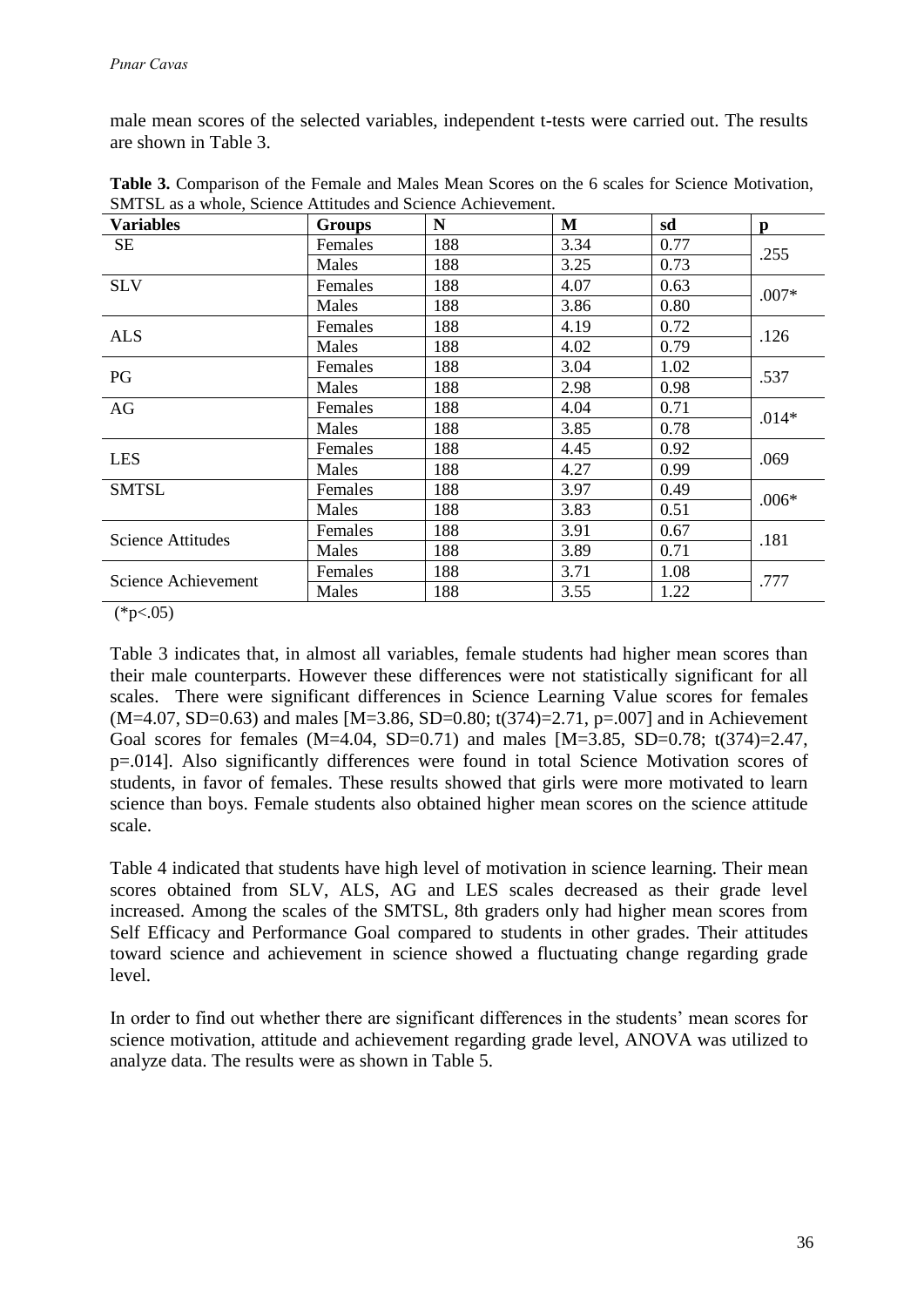| <b>Variable</b>            | <b>Grade Level</b> | N   | M    | sd   |
|----------------------------|--------------------|-----|------|------|
|                            | 6. grade           | 182 | 3.24 | .81  |
| <b>SE</b>                  | 7. grade           | 125 | 3.14 | .63  |
|                            | 8. grade           | 69  | 3.70 | .64  |
|                            | 6. grade           | 182 | 4.11 | .77  |
| <b>SLV</b>                 | 7. grade           | 125 | 3.86 | .70  |
|                            | 8. grade           | 69  | 3.79 | .77  |
|                            | 6. grade           | 182 | 4.18 | .79  |
| <b>ALS</b>                 | 7. grade           | 125 | 4.06 | .69  |
|                            | 8. grade           | 69  | 3.99 | .78  |
|                            | 6. grade           | 182 | 2.93 | 1.03 |
| PG                         | 7. grade           | 125 | 2.92 | .99  |
|                            | 8. grade           | 69  | 3.39 | .84  |
| AG                         | 6. grade           | 182 | 4.02 | .79  |
|                            | 7. grade           | 125 | 3.88 | .68  |
|                            | 8. grade           | 69  | 3.85 | .76  |
| <b>LES</b>                 | 6. grade           | 182 | 4.60 | .98  |
|                            | 7. grade           | 125 | 4.24 | .84  |
|                            | 8. grade           | 69  | 3.97 | .94  |
| <b>SMTSL</b>               | 6. grade           | 182 | 3.98 | .52  |
|                            | 7. grade           | 125 | 3.80 | .45  |
|                            | 8. grade           | 69  | 3.88 | .54  |
| <b>Science Attitude</b>    | 6. grade           | 182 | 4.03 | .708 |
|                            | 7. grade           | 125 | 3.70 | .707 |
|                            | 8. grade           | 69  | 3.89 | .519 |
| <b>Science Achievement</b> | 6. grade           | 182 | 3.62 | 1.22 |
|                            | 7. grade           | 125 | 3.42 | 1.11 |
|                            | 8. grade           | 69  | 4.03 | .95  |

**Table 4.** Descriptive Statistics of Students' Motivation( in the 6 scales and overall), Attitudes and Achievement in Science with respect to Grade Level

Table 5 indicates that grade level significantly affected students' motivation in science, attitudes toward science and science achievement. Except for achievement and active learning strategies scales, there was a change in scale values of SMTSL for students' grade level. Post-hoc comparisons using the Turkey HSD test indicated that the mean scores of Self Efficacy, Performance Goal and Science Achievement for 8th grade students were significantly different from 6th and 7th grade students. Sixth grade students' mean scores for Science Learning Value and Learning Environment Stimulation were significantly different from those of 7th and 8th graders.

In order to investigate the effect of motivation levels on science attitude and achievement, students' mean scores for science learning motivation were categorized as high motivation ( $N = 57$ ), moderate motivation ( $N = 256$ ) and low motivation ( $N = 63$ ). High motivation level included means scores between 4.41 and 5.00; moderate motivation level included means scores from 4.40 to 3.39 and finally low motivation level included mean scores below 3.38. Students' motivation levels labeled regarding Table 6 showed the comparison of students' science attitude and achievement scores using ANOVA regarding motivational levels.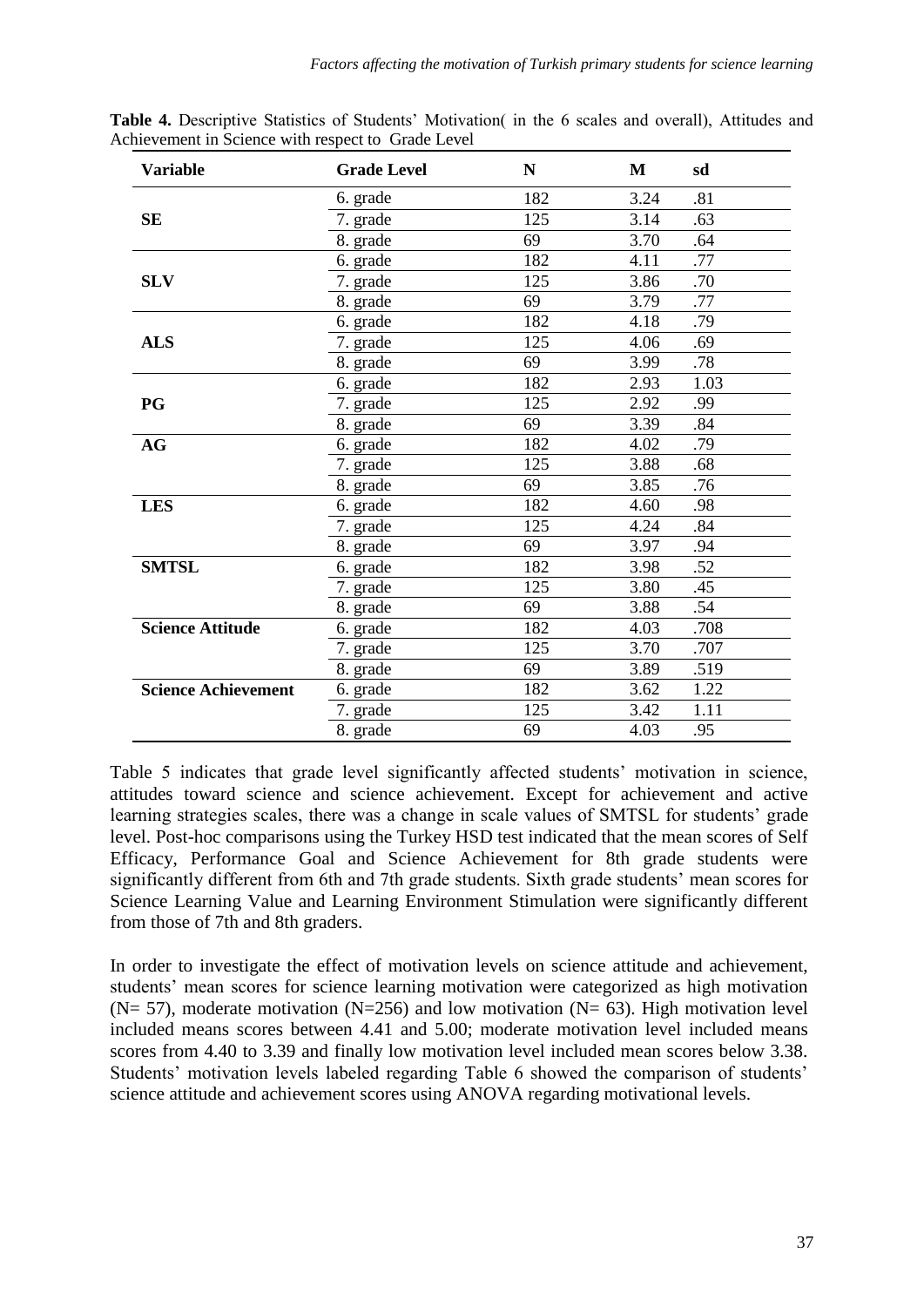| <b>Variable</b> | <b>Source</b>         | <sub>of</sub><br><b>Sum</b><br><b>Squares</b> | df             | <b>Mean</b><br><b>Square</b> | $\mathbf{F}$ | $\mathbf{p}$ | <b>Differences</b> |
|-----------------|-----------------------|-----------------------------------------------|----------------|------------------------------|--------------|--------------|--------------------|
|                 | <b>Between Groups</b> | 15.081                                        | $\overline{2}$ | 7.541                        | 14.388       | $.000*$      | $8 - 6$            |
| <b>SE</b>       | <b>Within Groups</b>  | 195.480                                       | 373            | .524                         |              |              | $8 - 7$            |
|                 | Total                 | 210.561                                       | 375            |                              |              |              |                    |
|                 | <b>Between Groups</b> | 7.153                                         | $\overline{2}$ | 3.576                        | 6.394        | $.002*$      | $6 - 7$            |
| <b>SLV</b>      | <b>Within Groups</b>  | 208.642                                       | 373            | .559                         |              |              | $6 - 8$            |
|                 | Total                 | 215.795                                       | 375            |                              |              |              |                    |
|                 | <b>Between Groups</b> | 1.978                                         | $\overline{2}$ | .989                         | 1.709        | .182         | $\blacksquare$     |
| <b>ALS</b>      | <b>Within Groups</b>  | 215.855                                       | 373            | .579                         |              |              |                    |
|                 | Total                 | 217.833                                       | 375            |                              |              |              |                    |
|                 | <b>Between Groups</b> | 12.451                                        | $\overline{2}$ | 6.226                        | 6.389        | $.002*$      | $8 - 6$            |
| PG              | <b>Within Groups</b>  | 363.491                                       | 373            | .975                         |              |              | $8 - 7$            |
|                 | Total                 | 375.942                                       | 375            |                              |              |              |                    |
| AG              | <b>Between Groups</b> | 2.072                                         | $\overline{2}$ | 1.036                        | 1.852        | .158         |                    |
|                 | <b>Within Groups</b>  | 208.687                                       | 373            | .559                         |              |              |                    |
|                 | Total                 | 210.759                                       | 375            |                              |              |              |                    |
| <b>LES</b>      | <b>Between Groups</b> | 23.119                                        | $\overline{2}$ | 11.559                       | 13.373       | $.000*$      | $6 - 7$            |
|                 | <b>Within Groups</b>  | 322.415                                       | 373            | .864                         |              |              | $6 - 8$            |
|                 | Total                 | 345.534                                       | 375            |                              |              |              |                    |
| <b>SMTSL</b>    | <b>Between Groups</b> | 2.250                                         | $\overline{2}$ | 8.16                         |              |              | $6 - 7$            |
|                 | <b>Within Groups</b>  | 94.199                                        | 373            | 1.29                         | 6.29         | $.002*$      |                    |
|                 | Total                 | 96.45                                         | 375            |                              |              |              |                    |
| <b>Science</b>  | <b>Between Groups</b> | 7.467                                         | $\overline{2}$ | 3.734                        | 8.127        | $.000*$      | $6 - 7$            |
| <b>Attitude</b> | Within Groups         | 171.355                                       | 373            | .459                         |              |              |                    |
|                 | Total                 | 178.822                                       | 375            |                              |              |              |                    |
| <b>Science</b>  | <b>Between Groups</b> | 16.325                                        | $\overline{2}$ | 8.163                        | 6.297        | $.002*$      | $8 - 6$            |
| <b>Achieve</b>  | <b>Within Groups</b>  | 483.547                                       | 373            | 1.296                        |              |              | $8 - 7$            |
| ment            | Total                 | 499.872                                       | 375            |                              |              |              |                    |

**Table 5.** Comparison of Students' Motivation, Attitudes and Achievement in Science with respect to Grade Level

 $(*p<.05)$ 

Table 6. Descriptive Statistics of Students' Attitude and Achievement in Science Regarding Motivational Level

| <b>Variable</b>            | <b>Motivation Level</b>    |     | M     | sd   |
|----------------------------|----------------------------|-----|-------|------|
| <b>Science Attitudes</b>   | Low Motivation             | 63  | 3.34  | .89  |
|                            | <b>Moderate Motivation</b> | 256 | 3.92  | .56  |
|                            | <b>High Motivation</b>     | 57  | 4.40  | .50  |
| <b>Science Achievement</b> | Low Motivation             | 376 | 3.22  | .69  |
|                            | <b>Moderate Motivation</b> | 256 | 3.62  | 1.04 |
|                            | <b>High Motivation</b>     | 57  | 4 1 2 | 114  |

Table 6 showed that students' motivational level affected their attitudes towards science and science achievement. As motivation level increased from low to high, students mean scores of science attitude and achievement also increased. For both variables, students who were labeled as at a high motivation level had higher scores than other groups of students.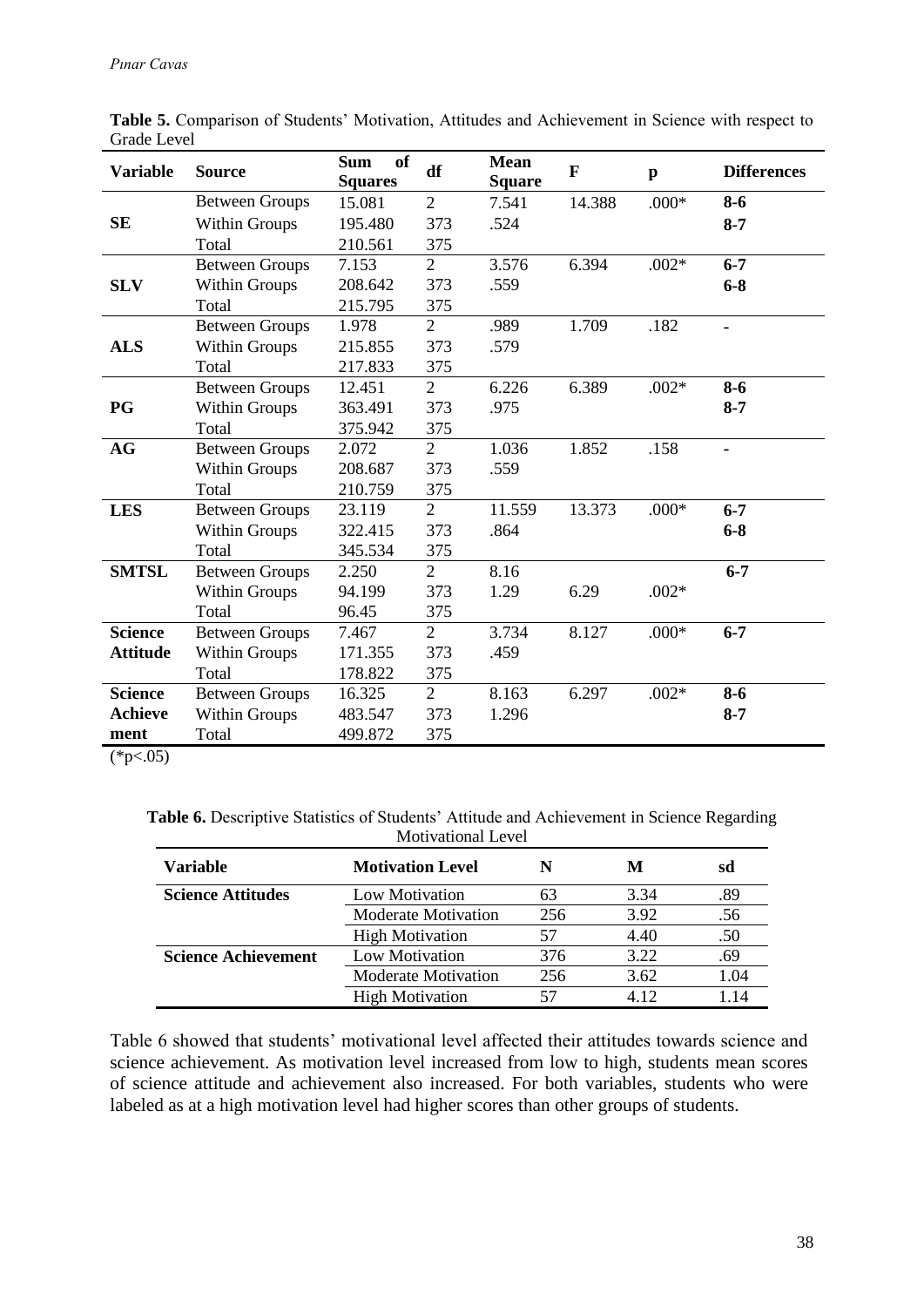Post-hoc comparisons using the Turkey HSD were conducted to illustrate whether there were meaningful differences between groups to investigate meaningful differences between groups. There were as shown in table 7.

| <b>Variable</b>                   | <b>Source</b>         | of<br><b>Sum</b><br><b>Squares</b> | df                          | <b>Mean</b><br><b>Square</b> | F      | p       |
|-----------------------------------|-----------------------|------------------------------------|-----------------------------|------------------------------|--------|---------|
| <b>Science</b><br><b>Attitude</b> | <b>Between Groups</b> | 34.556                             | $\mathcal{D}_{\mathcal{L}}$ | 17.278                       | 44.673 | $.000*$ |
|                                   | Within Groups         | 144.266                            | 373                         | .387                         |        |         |
|                                   | Total                 | 178.822                            | 375                         |                              |        |         |
| <b>Science</b><br>Achievement     | <b>Between Groups</b> | 24.359                             | $\overline{2}$              | 12.179                       | 9.554  | $.000*$ |
|                                   | Within Groups         | 475.514                            | 373                         | 1.275                        |        |         |
|                                   | Total                 | 499.872                            | 375                         |                              |        |         |

**Table 7.** Comparison of Students' Attitudes and Achievement in Science related to their Motivational Level

 $(*p<.05)$ 

According to the Table 7, there were statistically significant differences at the p<.05 level in science attitude and achievement scores for the three motivation groups. In order to find out the actual differences in mean scores between the groups, the effect size was calculated using eta squared. This value for science attitude and science achievement was 0.19 and 0.05 respectively. Cohen (1988) classifies 0.01 as a small effect, 0.06 as a medium effect and 0.14 as a large effect. Regarding this classification, the actual difference in mean scores of science attitudes among the groups was quite large. Post-hoc comparisons using the Turkey HSD test indicated that the mean scores of high motivation level students were significantly different from those of the other motivation levels for both science attitudes and achievement. According to these results, students' science attitudes and achievement were changing meaningfully with the motivation levels of students.

#### **Discussion**

Students' motivation, attitudes and interest are important elements for science education because these affective elements are highly correlated with students' success in science learning. Results showed that primary students, in general, have high motivation in science learning, positive attitudes toward science with more positive attitudes relating to higher achievement scores in science. While there were gender differences in selected variables, although not statistically significant different in all variables, the results suggest that females are more motivated in learning science than males. Female students also obtained higher mean scores on the science attitude scale.

Results showed that students' motivation declines gradually as their grade level increase. This result is consistent with other studies conducted by Hidi and Harackiewicz, 2000; and Singh et al., 2002. According to them, on entering the middle and high school years, the learning emphasis in science shifts from a focus on participation to a focus on performance. Such a transition is difficult for many students. When adolescents perceive that they do not possess the skills needed to meet such challenges, they are less likely to even attempt the tasks (Csikszentmihalyi, 1990). Furthermore, after students enter high school, they typically view science as dull and tedious (Lunetta, 1998). Other grade level results indicate that 8th graders only illustrate high mean scores for Self Efficacy and Performance Goal compared to students in other grades. This suggested that students who were in the last year of primary school believed that they had capabilities to achieve learning tasks whether these were easy or difficult and they wished to achieve highly independently of external indicators of success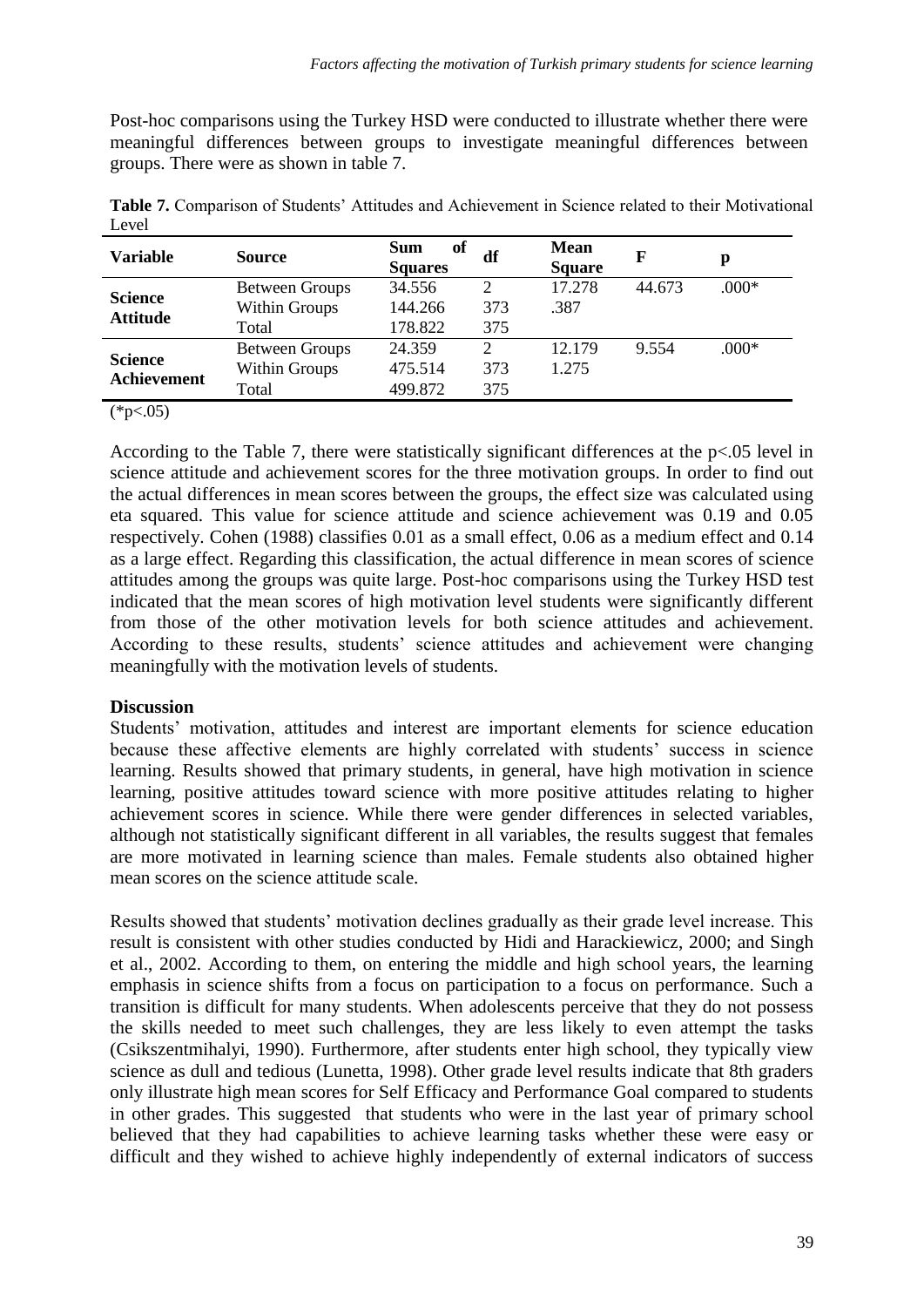such as getting high marks. For the other four scales, sixth graders had high mean scores comparable to students in other grades.

Student motivation levels also influence their attitude toward science and their achievement in science. Thus students who have high motivation to learn science are more successful in science learning and their attitudes toward science are more positive than other students. Hasan (1985) found that students' perception of his/her science ability have the most important impact on attitudes toward science. Oliver and Simpson (1988) studied the effects of science motivation on academic achievement and concluded that motivation predicts academic success. Patrick et al (2007) suggested that motivation has very strong influence on students' achievement in science.

Researchers also presume that motivation is a function of student expectation for success in addition to the inherent value that students assign to learning (Wigfield & Eccles, 1992). Specifically, student motivation is a tool used by researchers to clarify the degree to which pupils show effort and interest in their pursuits, regardless of whether these tasks are desired by the teacher (Brophy, 2004). Relevance of science is also crucial to motivate students in learning any subject. Researchers suggested that relevance need to be considered from students' point of view (Holbrook & Rannikmae, 2010; Rannikmae, Teppo, & Holbrook, 2010). In order to understand students' motivation in science learning, further qualitative research should be conducted for assessing the interaction of different environmental and social factors.

## **Acknowledge**

The author thanks to Prof. Dr. Hulya Yilmaz for her great contribution and support to this study.

#### **References**

Akbaş, A. & Kan, A. (2007). Affective factors that influence chemistry achievement (motivation and anxiety) and the power of these factors to predict chemistry achievement. *Journal of Turkish Science Education*, 4(1), 10-20.

Babadogan, C., Olkun, S. (2005). Program Development Models and Reform in Turkish

- Barlia, L. (1999). *High school students' motivation to engage in conceptual change learning in science.* Unpublished doctoral dissertation, the Ohio State University, Ohio.
- Barlia, L. (1999). *High School Students' Motivation to Engage in Conceptual Change-Learning in Science,* Unpublished PhD Thesis, Ohio State University, USA.
- Brophy, J. (1998). *Motivating students to learn*. Madison, WI: McGraw Hill.
- Cohen, J 1988, Statistical power analysis for the behavioral sciences, Hillsdale, NJ: Erlbaum.
- DeBacker, T.K., Nelson, R. M. (2001). Motivation to Learn Science: Differences related to Gender, Class Type and Ability. *The Journal of Educational Research*, 93 (4), 245- 254.
- Dede, Y. & Yaman, S. (2007). A Questionnaire for Motivation toward Science Learning: A Validity and Reliability Study (in Turkish). *Necatibey Faculty of Education Electronic Journal of Science and Mathematics Education*, 2 (1), 19-37.
- Erb, M. (1996). *Increasing students' responsibility for their learning through multiple intelligence activities and cooperative learning*. Unpublished master's thesis, Saint Xavier University, IL.
- Francis, J. J. & Greer, J. E. (1999). Measuring Attitude towards Science among Secondary School Students: the Affective Domain. *Research in Science & Technology Education*, 17 (2), 219-226.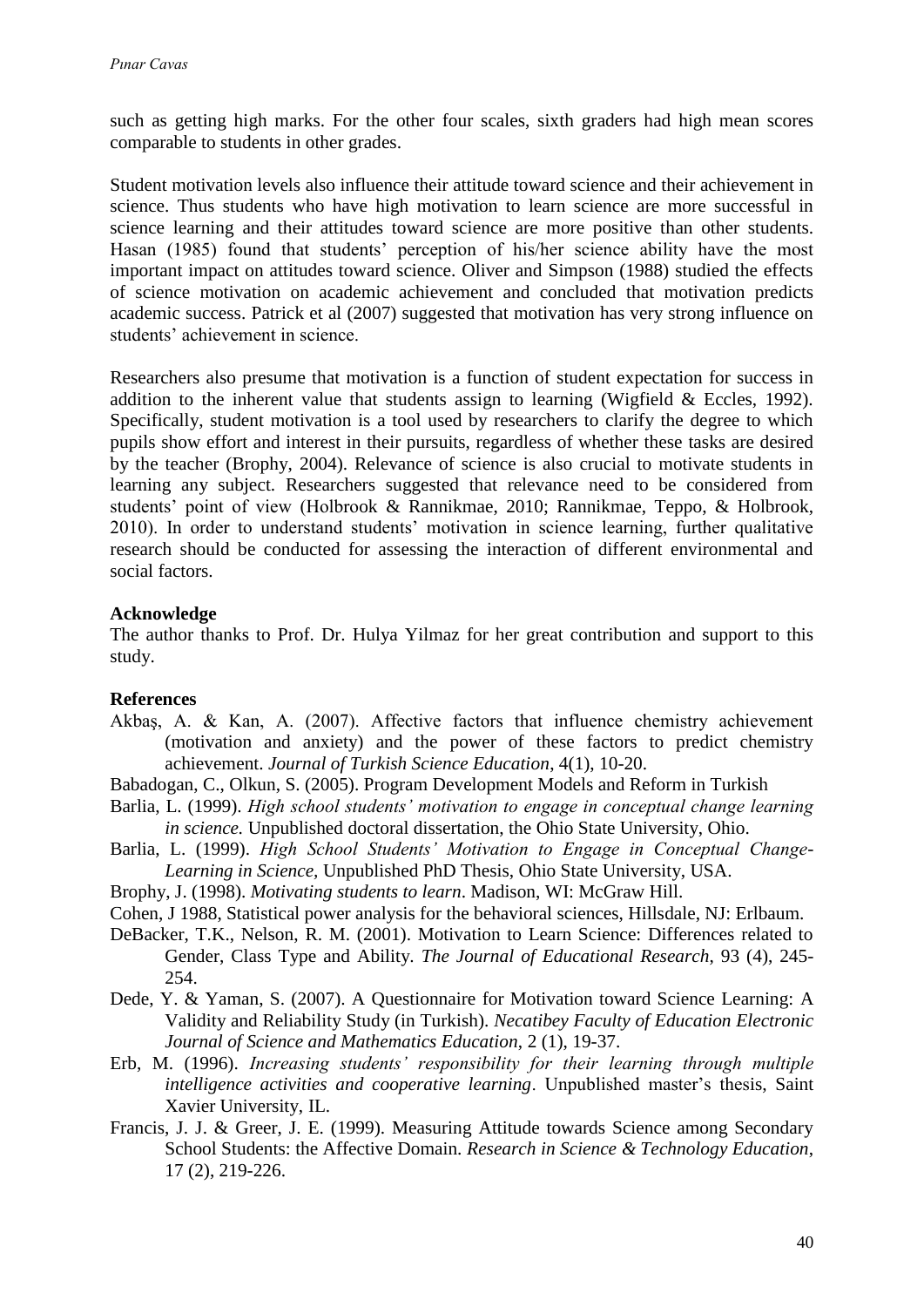- Garcia, T. (1995). The role of motivational strategies in self-regulated learning. *New Directions for Teaching and Learning*, 63, 29–42.
- Garcia, T., & Pintrich, P.R. (1992). *Critical thinking and its relationship to motivation, learning strategies, and classroom experience.* Paper presented at the Annual Meeting of the American Psychological Association, Washington, DC, August.
- Geban, Ö., Ertepınar, H., Yılmaz, G., Atlan, A. &Şahpaz, Ö. (1994) *Bilgisayar Destekli Eğitimin Öğrencilerin Fen Bilgisi Başarılarına ve Fen Bilgisi İlgilerine Etkisi.* I. Ulusal Fen Bilimleri Eğitimi Sempozyumu, (15-17 Eylül). Dokuz Eylül Üniversitesi, Buca Eğitim Fakültesi, İzmir.
- George, R. (2006). A Cross- domain Analysis of Change in Students' Attitudes toward Science and Attitudes about Utility of Science. *International Journal of Science Education*, 28 (6), 571-589.
- Glynn, S. M., & Koballa, T. R. (2006). Motivation to learn in college science (p. 25-32). In J. J.Mintzes & W. H. Leonard (Eds.), *Handbook of college science teaching*. Arlington, VA: NSTA Press.
- Hidi, S. & Harackiewicz, J. M. (2000). Motivating the Academically Unmotivated: A Critical Issue for the 21st Century. *Review of Educational Research*, 70 (2), 151-179.
- Holbrook, J. & Rannikmae, M. (2010). Contextualisation-Decontextualisation-Recontextualisation. Proceedings of an International Symposium, Bremen: University of Bremen.
- Lee, O., & Brophy, J. (1996). Motivational patterns observed in sixth-grade science classrooms. *Journal of Research in Science Teaching*, 33(3), 585–610.
- Lunetta V.N., (1998), The school science laboratory: historical perspectives and centers for contemporary teaching, . In P. Fensham (Ed.). *Developments and dilemmas in science education* (pp 169-188), London, Falmer Press.
- MoNE (2004) http://www.meb.gov.tr/
- motivation, interests and academic engagement. *Journal of Educational Research,* 95(6), 323–332.
- Nolen, S.B., & Haladyna, T.M. (1989). *Psyching out the science teacher: Students' motivation, perceived teacher goals and study strategies*. Paper presented at the annual meeting of the American Educational Research Association, San Francisco, CA, March.
- OIliver, J. S. & Simpson, R. D. (1988). Influences of Attitude toward Science, Achievement Motivation ,and Science Self Concept on Achievement şn Science: A Longitudunal Study. *Science Education*, 72, 143-155.
- Osborne, J. (2003). Attitudes toward Science: A Review of the Literature and Its Implications. *International Journal of Science Education,* 25 (9), 1049-1079.
- Ozden, M. (2007) Problems with Science and Technology Education in Turkey. Eurasia Journal of Mathematics, *Science & Technology Education*, 2007, 3(2), 157-161.
- Palmer, D. (2005). A Motivational View of Constructivist-informed Teaching, *International Journal of Science Education*. 27(15), 1853-1881.
- Palmer, D. (2005). A motivational view of constructivist-informed teaching. *International Journal of Science Education*, 27(15), 1853-1881.
- Patrick, A. O., Kpangban, E. & Chibueze, O. O. (2007). Motivation effects on test scores of senior secondary school science students. *Studies on Home and Community Science*, 1(1), 57-64.
- Pickens, M. T. (2007). *Teacher and Students Perspectives on Motivation within the High School Science Classroom,* Unpublished PhD Thesis, Auburn University, Auburn, Alabama.